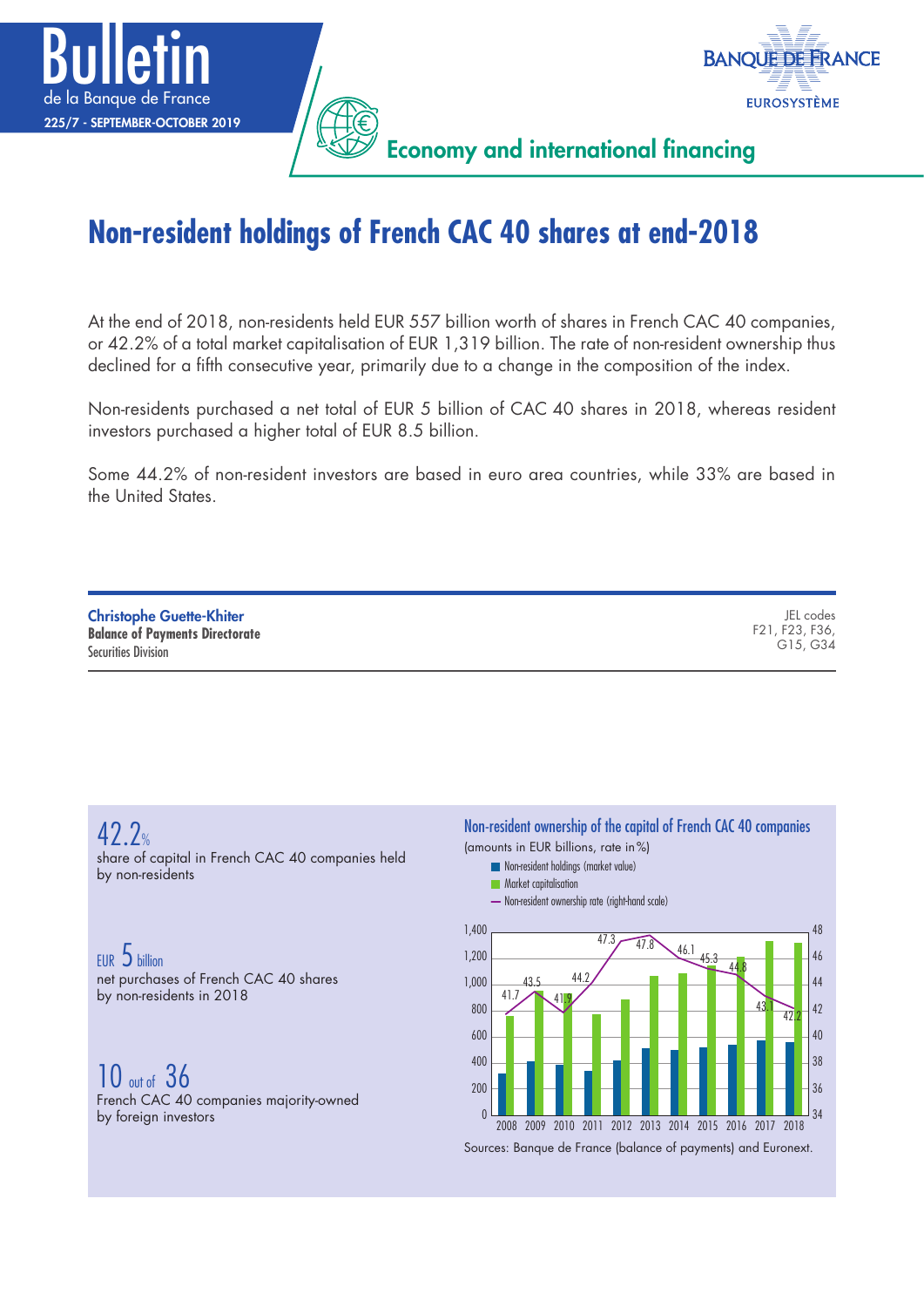



# **1 Non-resident ownership of French shares**

### Decline in non-resident ownership of CAC 40 shares and rise in ownership of non-CAC 40 shares

As at 31 December 2018, non-resident investors had a 42.2% shareholding in the 36 French companies listed in the CAC 40,<sup>1</sup> down 0.9 percentage point on the previous year (see Chart 1) and continuing the decline observed since 2013.

Non-resident holdings of CAC 40 shares can be broken down into portfolio investments,2 which accounted for 90.6%, and direct investments, which accounted for 9.4% (see Chart 2).

Measured across all French listed stocks, non-resident ownership edged up slightly by 0.4 percentage points in 2018 to 37.8% (see Chart 2). This was the cumulative result of two effects:

C2 Proportion of non-resident holdings in French CAC 40 companies that qualify as direct investments (%)



Source: Banque de France (balance of payments).

- the sharp fall in the share of the market capitalisation of non-CAC 40 companies helped to push up the rate of non-resident ownership;
- in parallel, non-resident investors increased their overall stake in French non-CAC 40 companies slightly to 27.6% (see Chart 3).



#### C1 Non-resident ownership of the capital of French CAC 40 companies (amounts in EUR billions, rate in%)

Sources: Banque de France (balance of payments) and Euronext.

1 Four CAC 40 companies are excluded from the scope of this study as their headquarters are not located in France (ArcelorMittal, EADS, STMicroelectronics and Technip; see Appendix 1: "Composition of the CAC 40 in 2018 and scope of the study"). Non-resident ownership rates depend on the index composition and the country of domiciliation of the individual companies during the reference period, and may thus be affected by changes in either of these factors. The impact of these changes in scope is described in Section 2, "Factors behind the change"

2 "Portfolio investments" refers to individual holdings accounting for less than 10% of the shares in a company. Beyond this threshold, holdings are considered to be "direct investments" within the meaning of the balance of payments. A company may be majority-owned by non-residents but without any of these holdings constituting a direct investment if no individual stake exceeds the threshold of 10%.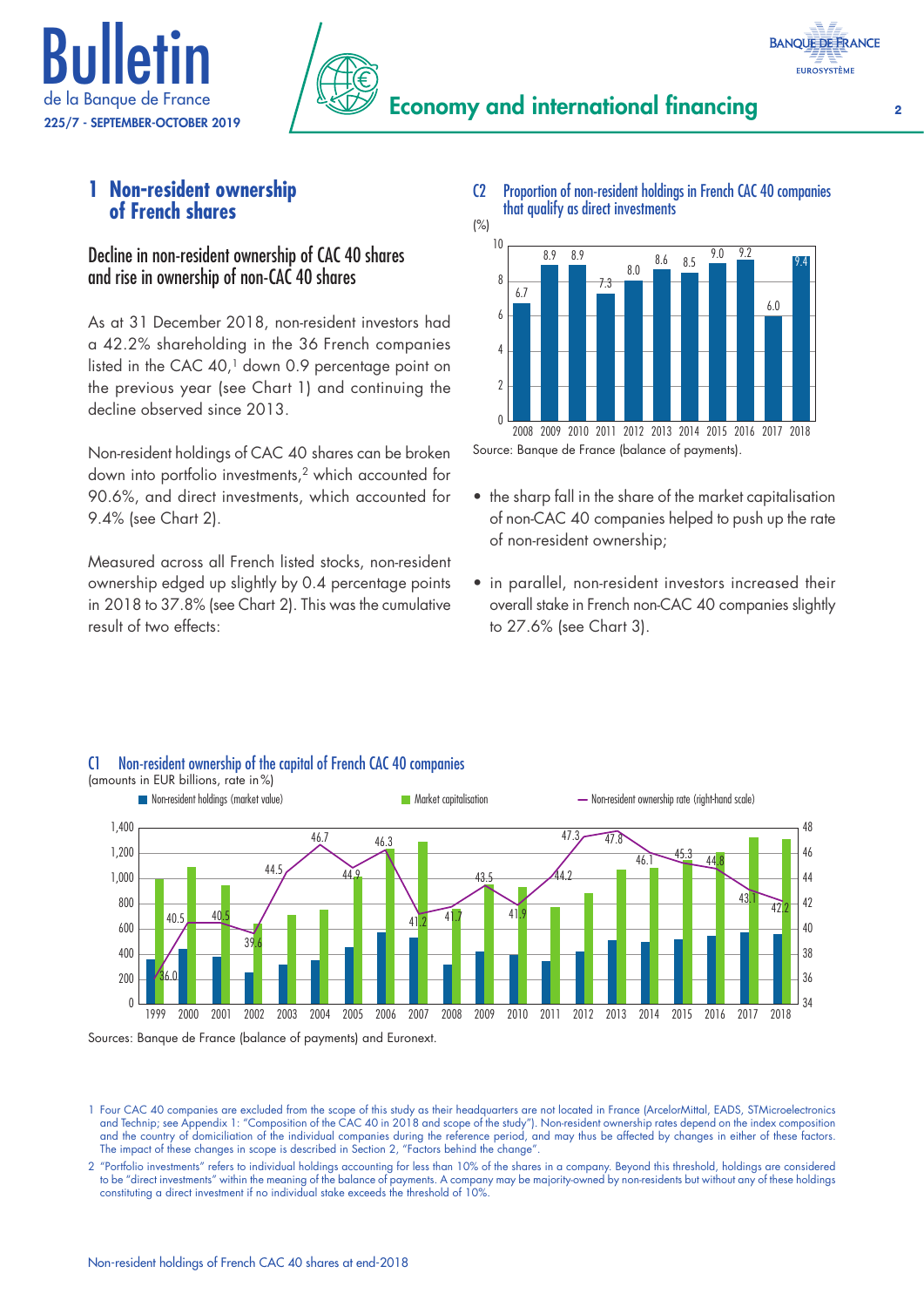





# C4 Proportion of French CAC 40 companies

majority-owned by foreign investors



Source: Banque de France (balance of payments).

C5 Dispersion of rates of non-resident ownership

of French CAC 40 companies

Sources: Banque de France (balance of payments) and European Central bank (quarterly sector accounts, securities issues statistics).

# Fewer than 30% of French CAC 40 companies are more than 50%-owned by non-residents

As at 31 December 2018, of the 36 French companies included in the CAC 40 index, only ten were majority-owned by non-resident investors, down from 14 in 2015 which was the last year when the CAC 40 comprised 36 French companies (see Table 1 and Chart 4).

The dispersion of non-resident ownership rates for French CAC 40 companies increased in 2018. For the first quartile of companies (i.e. the least foreign-owned) non-resident ownership fell by 5 percentage points, whereas for the last quartile (i.e. the most foreign-owned) it rose by 2 percentage points.

#### T1 Breakdown of French CAC 40 companies by size of non-resident stake

|                                 |    |    |    | <u>MI JILV VI IIVII IVJIMVIII JIMINV</u> |    |                                    |    |  |  |  |
|---------------------------------|----|----|----|------------------------------------------|----|------------------------------------|----|--|--|--|
| Share of capital<br>held by non |    |    |    | <b>Number of companies</b>               |    |                                    |    |  |  |  |
| residents                       |    |    |    |                                          |    | 2012 2013 2014 2015 2016 2017 2018 |    |  |  |  |
| 0.30%                           | 4  | 2  |    | 2                                        | 3  |                                    |    |  |  |  |
| 30-40%                          | 6  | 8  |    | 9                                        | 9  | 9                                  | 9  |  |  |  |
| 40-50%                          | 9  | 7  | 8  | 11                                       | 12 | 14                                 | 10 |  |  |  |
| More than 50%                   | 16 | 19 | 18 | 14                                       | 11 | 9                                  | 10 |  |  |  |
|                                 | 35 | 36 | 36 | 36                                       | 35 | 34                                 | 36 |  |  |  |

Source: Banque de France (balance of payments).



Sources: Banque de France (balance of payments) and Euronext. Note: Rates of ownership of French CAC 40 securities are calculated per quartile – the first quartile  $\lfloor Q_1 \rfloor$  represents the 25% of companies with the lowest rate of non-resident ownership, and the last quartile (Q4) represents the 25% with the highest rate.

# Non-resident ownership has declined in the majority of sectors

"Financial corporations" was the only sector to see a rise in the proportion of shares held by non-residents in 2018, following the decline caused by structural effects in 2017. As a result, the sector once again ranks first in terms of non-resident ownership. In contrast, in all other sectors, non-resident shareholdings declined

**EUROSYSTÈME**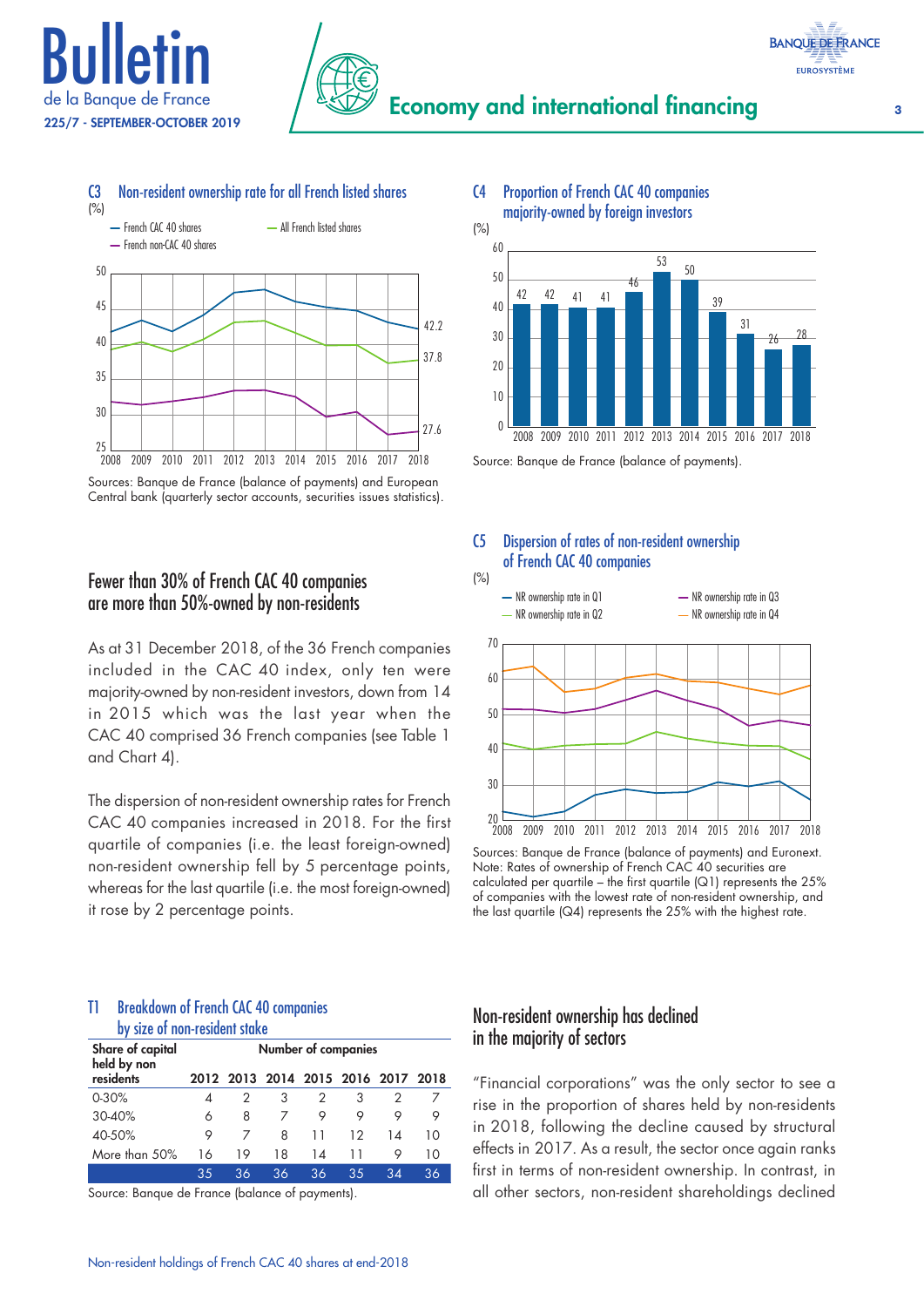

**BANQUE DE FRANCE EUROSYSTÈME** 



#### C6 Non-resident ownership of the capital of French CAC 40 companies, by sector of activity



in 2018. "Technology and telecommunications" saw the biggest drop, making it the sector with the lowest rate of non-resident ownership (see Chart 6).

# Non-resident ownership of French listed shares is low compared with other European countries

French listed shares have the highest market capitalisation in Europe, and exceeded the total value of UK listed shares in 2018. Expressed as a ratio of gross domestic product (GDP), to appreciate its size relative to the economy, France's market capitalisation is larger than those of Italy, Spain, Germany and Belgium, comparable to that of the United Kingdom, but smaller than that of the Netherlands. Despite this, non-resident ownership of French shares is markedly lower than in the aforementioned countries, where rates tend to rise in line with market cap to GDP ratios (see Chart 7a).

In 2018, the average non-resident ownership rate for European countries fell by 2 percentage points, whereas for France it rose slightly (see Chart 7b).

### C7 International comparison of non-resident ownership of all listed shares

#### a) Ownership rate and market capitalisation in 2018

(x-axis: capitalisation/GDP in%; y-axis: non-resident ownership rate in%)



Source: European Central Bank (quarterly sector accounts, securities issues statistics).

# **2 Factors behind the change: strong impact of changes in the index composition**

Based on prices at end-December 2017 (to neutralise the impact of changes in valuation), resident investors purchased a net total of EUR 8.5 billion worth of shares in 2018, compared with EUR 5 billion of purchases by non-residents (see Appendix 2 and Chart 8 below).

Non-residents mainly bought EUR 16.9 billion of shares in the "Health care and consumer goods" sector, and sold EUR 5.6 billion of shares in "Consumer services" along with EUR 5.5 billion in "Financial corporations" (see Chart 9 for an analysis over the long term).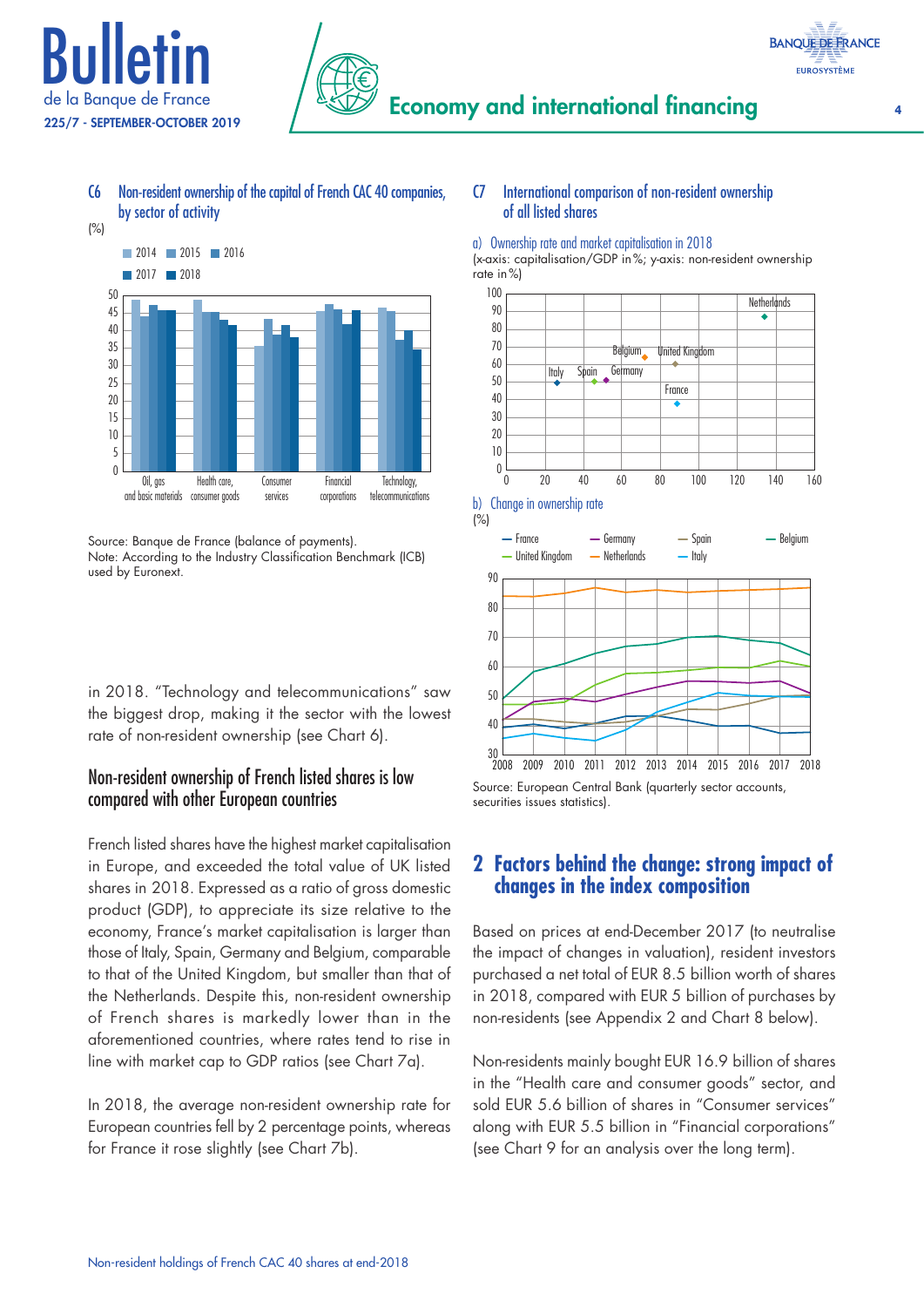







Sources: Banque de France (balance of payments).

Variations in stock market prices had very little impact on the rate of non-resident ownership (-0.1 percentage point). In contrast, changes in the composition of the index accounted for nearly all of the decline (-1.1 percentage point) over the year. Since 2008, changes in composition have tended to have an overall downward impact on the evolution of non-resident ownership.









Sources: Banque de France (balance of payments) and Euronext. Note: Ownership rate corrected for changes in the composition of the index between two consecutive periods.

# **3 Increase in the proportion of French equities and investment fund shares owned by euro area investors**

The International Monetary Fund's annual *Coordinated Portfolio Investment Survey* (CPIS),<sup>3</sup> to which the Banque de France contributes, details individual countries' total holdings of French equities and investment fund shares combined.

At end-2018, 44.2% of the French equities and investment fund shares owned by non-residents were held by euro area investors, 33% by US investors and 6.4% by UK investors. Between 2012 and 2018, the proportion held by euro area investors increased by 3.2 percentage points, while the proportion held by US investors shrank by 1.2 percentage point. The only significant decline in 2018 was in the proportion of equities and fund shares held by UK investors, which fell from 7.6% at end-2017 to 6.4% at end-2018 (see Table 2).

3 The CPIS survey conducted by the IMF provides data on the portfolio investment positions of almost 80 countries, broken down by security type (equities and investment fund shares short and long-term debt instruments) and by counterparty country. CPIS data and explanations of the statistics can be found on the IMF's website: *<http://data.imf.org/>*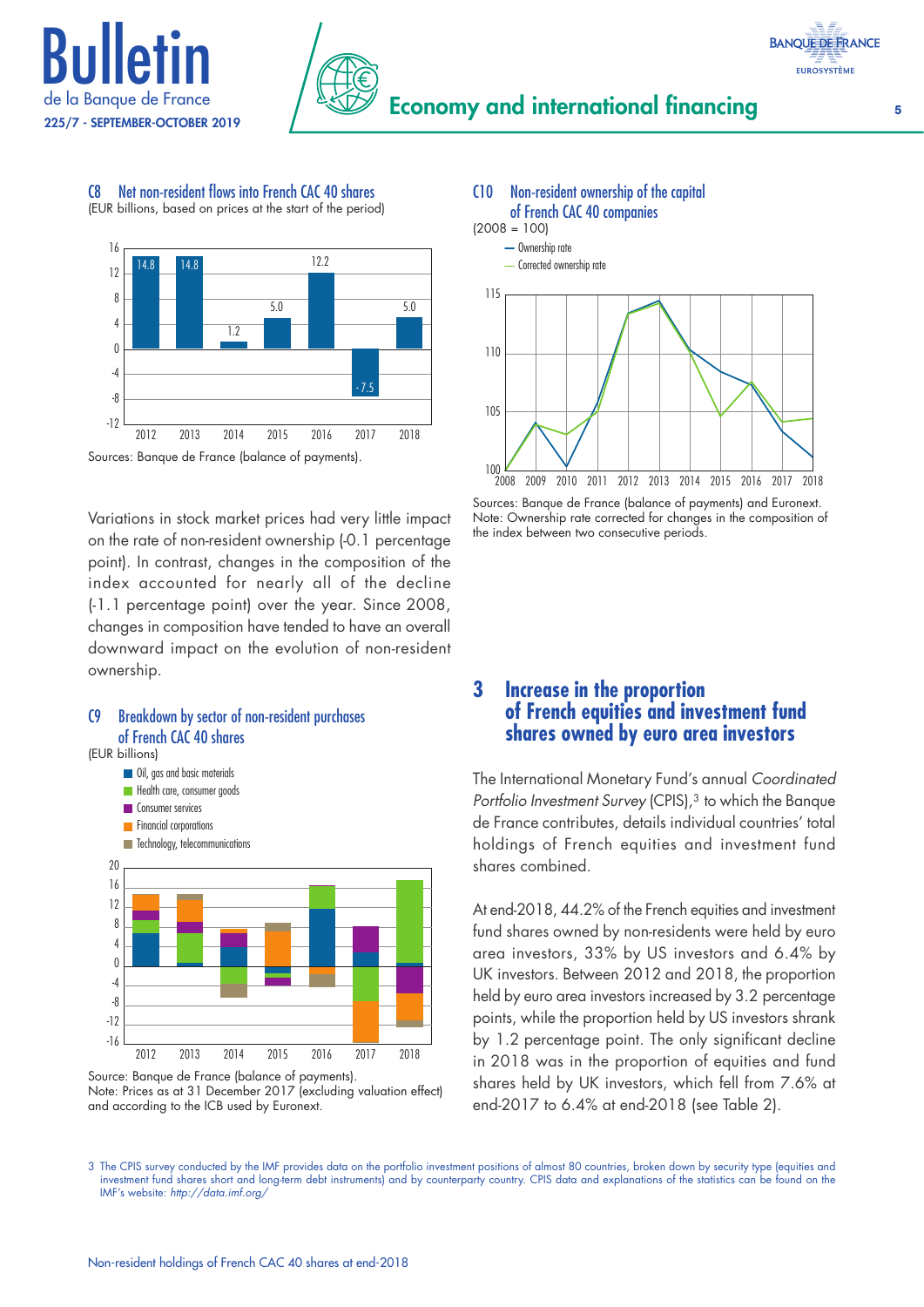

 $(% )$ 



#### T2 Country of residence of foreign holders of French equities and investment fund shares

|                           | Share of total non-resident holdings<br>at year-end <sup>a)</sup> |      |      |      |      |      |                                      |
|---------------------------|-------------------------------------------------------------------|------|------|------|------|------|--------------------------------------|
|                           |                                                                   |      |      |      |      |      | 2012 2013 2014 2015 2016 2017 2018b) |
| Euro area, of which: 41.0 |                                                                   | 40.5 | 41.3 | 41.9 | 44.3 | 44.5 | 44.2                                 |
| Luxembourg <sup>c)</sup>  | 11.9                                                              | 12.4 | 12.6 | 13.4 | 13.7 | 13.9 | 14.8                                 |
| Germany                   | 7.8                                                               | 7.6  | 7.5  | 7.8  | 7.7  | 7.8  | 7.6                                  |
| Italy                     | 6.2                                                               | 6.4  | 6.8  | 6.2  | 7.0  | 6.9  | 6.0                                  |
| Belgium                   | 4.6                                                               | 4.0  | 4.0  | 3.9  | 4.9  | 4.9  | 5.0                                  |
| <b>United States</b>      | 34.2                                                              | 34.3 | 33.4 | 33.3 | 33.0 | 32.3 | 33.0                                 |
| United Kingdom            | 7.3                                                               | 8.9  | 8.8  | 8.1  | 6.6  | 7.6  | 6.4                                  |
| Canada                    | 3.0                                                               | 2.9  | 2.7  | 2.6  | 2.8  | 2.8  | 2.9                                  |
| Norway                    | 4.0                                                               | 3.6  | 3.5  | 2.9  | 2.9  | 2.7  | 2.8                                  |
| Japan                     | 2.8                                                               | 2.3  | 2.9  | 3.0  | 2.7  | 2.6  | 2.7                                  |
| Switzerland               | 3.0                                                               | 2.8  | 2.8  | 2.6  | 2.3  | 2.2  | 2.1                                  |
| Other <sup>d)</sup>       | 4.7                                                               | 4.7  | 4.6  | 5.6  | 5.4  | 5.3  | 5.9                                  |
| Total                     | 100                                                               | 100  | 100  | 100  | 100  | 100  | 100                                  |

a) All holding sectors, including investment funds.

b) Projection based on the relative weights of non-residents in the first half of 2018, due to time needed to collect data. c) Luxembourg's percentage holding includes equities held by Luxembourg-based investments funds, shares of which may be owned by residents of other countries, including France. d) The "Others" category mainly comprises Denmark (1.1%), Australia (0.9%) and Sweden (0.8%). Sources: Banque de France (balance of payments) and International Monetary Fund (CPIS).

# **4 Income paid by CAC 40 companies**

In 2018, the French companies in the CAC 40 index paid out EUR 41.7 billion in dividends to their shareholders, of which EUR 17.3 billion went to non-residents (see Table 3). As a share of these companies' market capitalisation, the payments were below the average level observed since 2008 (3.2% and 3.4% respectively). Only financial corporations had a payout ratio that was higher than the long-term average (see Chart 11b).

#### T3 Dividends paid by French CAC 40 companies (EUR billions and%)

| ILON DIIIOID UNU /0]                                                |      |           |      |      |      |      |      |
|---------------------------------------------------------------------|------|-----------|------|------|------|------|------|
|                                                                     | 2012 | 2013      | 2014 | 2015 | 2016 | 2017 | 2018 |
| Dividends paid to non-residents by French CAC 40 companies          | 15.8 | 16.5      | 16.6 | 15.9 | 16.0 | 16.6 | 17.3 |
| Dividends paid to all shareholders by French CAC 40 companies       | 34.1 | 34.8      | 36.6 | 37.4 | 36.4 | 36.9 | 41.7 |
| Share of dividends paid to non-residents by French CAC 40 companies |      | 46.4 47.4 | 45.5 | 42.6 | 44.0 | 44.8 | 41.6 |
| Source: Banque de France (balance of payments).                     |      |           |      |      |      |      |      |

#### C11 Dividends paid out by French CAC 40 companies

#### (%)



# b) relative to market capitalisation in 2018, by sector

**2018** Average 2008-2018



Sources: Banque de France (balance of payments) and Euronext.

**BANQUE DE FRANCE EUROSYSTÈME**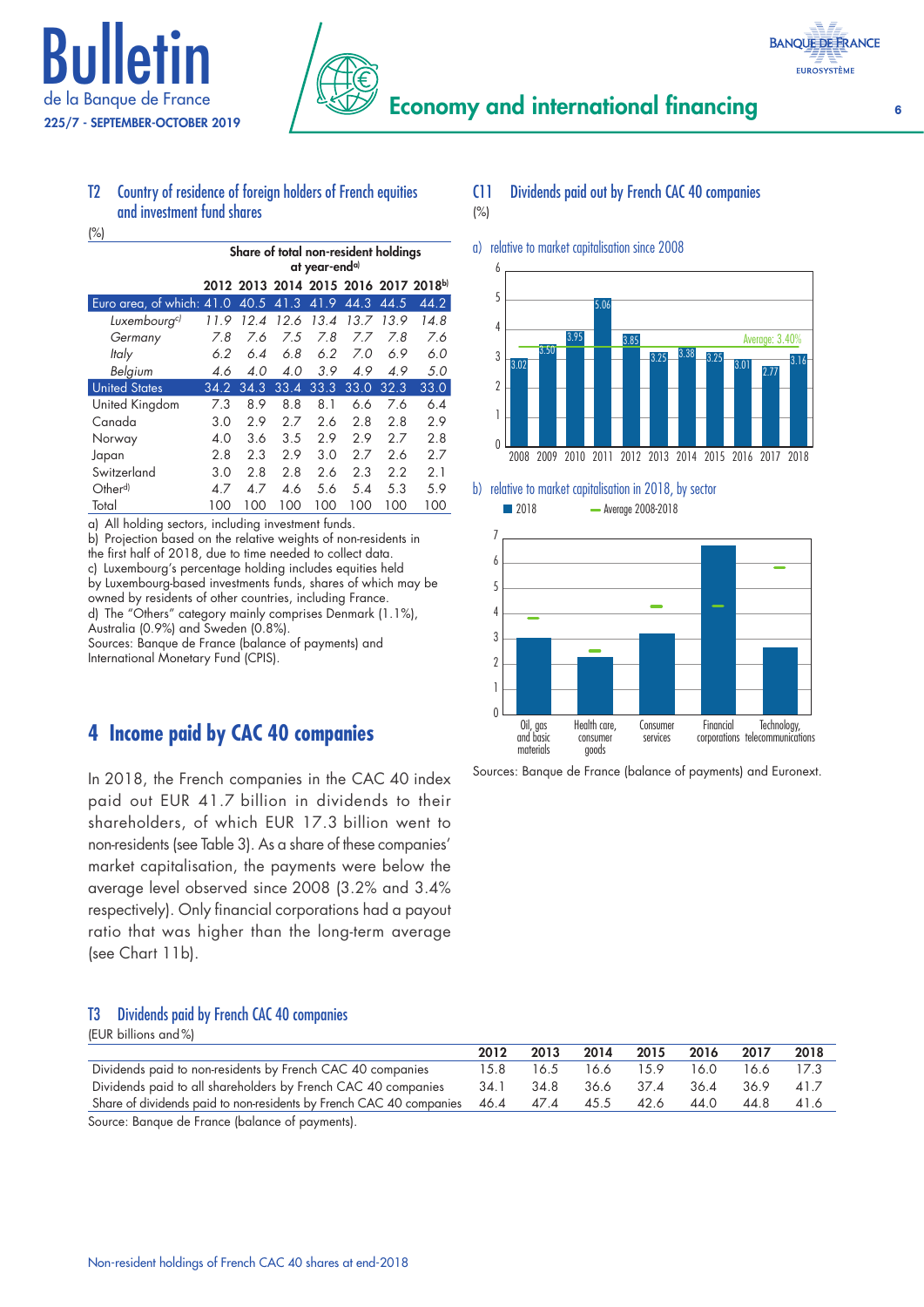





# **Appendix 1** Sources and methodology

# **1 Composition of the CAC 40 in 2018 and scope of the study**

For a company to be included in the scope of the study, it must be listed in the CAC 40 index and the registered offices of its parent company must be located in French territory. Hermès and Dassault Systèmes joined the CAC 40 index over the course of 2018 and were thus incorporated into the scope of the study. The exclusion of LafargeHolcim and Solvay from the CAC 40 did not affect the scope of the study as both of these companies are domiciled abroad. Consequently, the number of resident companies listed in the CAC 40 rose from 34 in 2017 to 36 at end-2018.

#### Ta List of the 36 resident companies in the CAC 40 at 31 December 2018

| <b>AccorHotels</b> | Capgemini         | Essilor International | Michelin               | Safran             | Total                     |
|--------------------|-------------------|-----------------------|------------------------|--------------------|---------------------------|
| Air Liquide        | Carrefour         | Hermès                | Orange                 | Saint-Gobain       | Unibail-Rodamco-Westfield |
| Atos               | Crédit Agricole   | Kering                | Pernod Ricard          | Sanofi             | Valeo                     |
| Axa                | Danone            | Legrand               | Groupe PSA             | Schneider Electric | Veolia                    |
| <b>BNP Paribas</b> | Dassault Systèmes | L'Oréal               | <b>Publicis Groupe</b> | Société Générale   | Vinci                     |
| Bouygues           | Engie             | LVMH                  | Renault                | Sodexo             | Vivendi                   |

Source: Euronext.

Note: ArcelorMittal, EADS, STMicroelectronics and Technip are excluded from the scope of the survey as their headquarters are located outside France.

# **2 Revisions to data**

Data on French assets and liabilities positions for the last three years are revised when the Banque de France publishes its annual report on France's balance of payments.1 The figures published in this article take account of these corrections.

### Tb Revisions to 2016 and 2017 data

(EUR billions and%)

|                                         |         | 2018 data |         | 2019 data |
|-----------------------------------------|---------|-----------|---------|-----------|
|                                         | 2016    | 2017      | 2016    | 2017      |
| Equity capital held by<br>non-residents | 546.9   | 569.0     | 542.8   | 575.0     |
| Market capitalisation                   | 1,211.8 | 1,332.9   | 1.211.8 | 1.332.9   |
| Non-resident<br>ownership rate          | 45.1    | 42.7      | 44.8    | 43.1      |
|                                         |         |           |         |           |

Sources: Banque de France (balance of payments) and Euronext.

1 *[The French balance of payments and international investment position](https://www.banque-france.fr/search-es?term=rapport+annuel+de+la+balance+des+paiements+et+la+position+%0Aexterieure+de+la+france)*, 2018 (French version, English version forthcoming).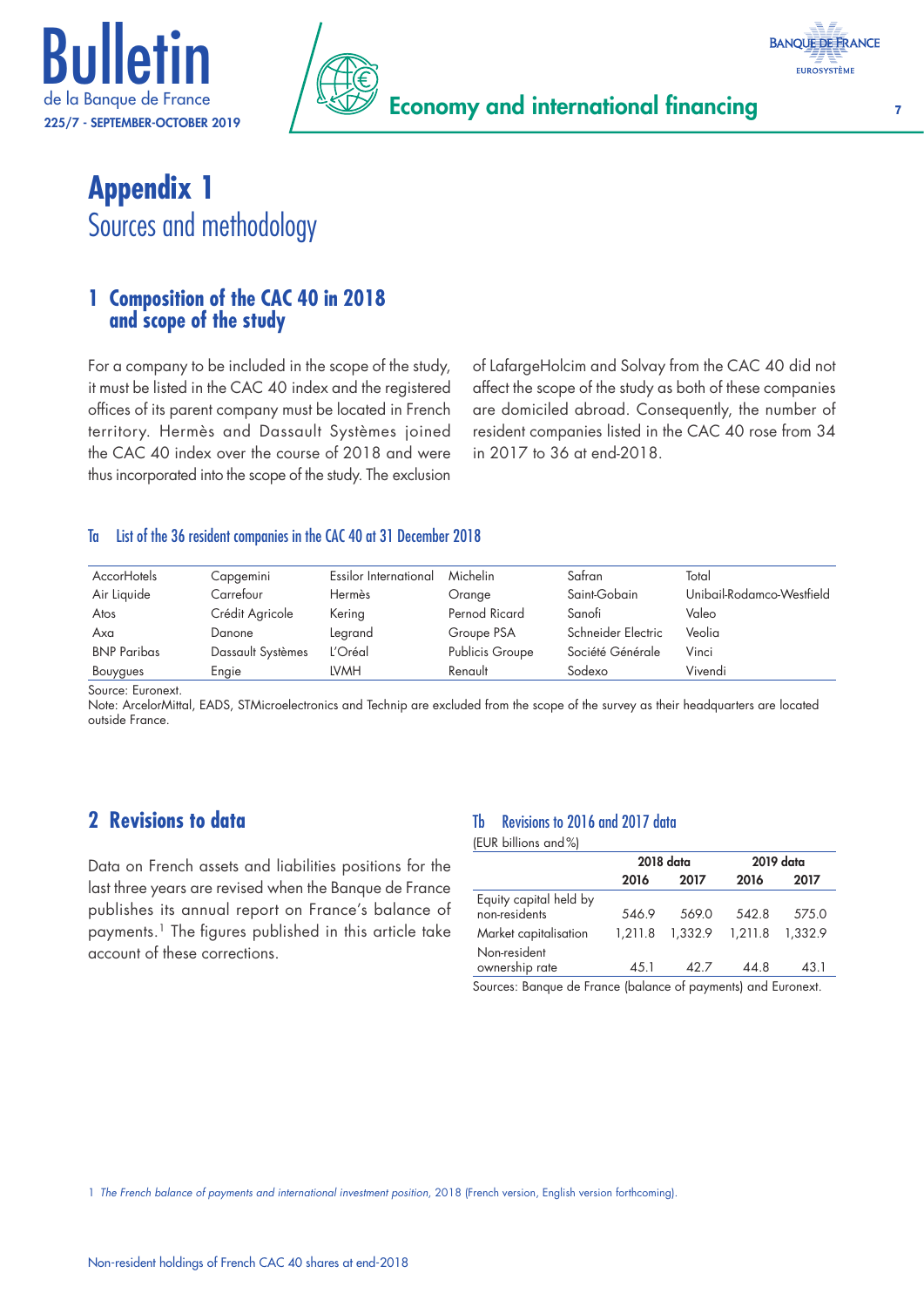



Revisions to security holdings stem from additional data collected from securities custodians, the integration of additional foreign direct investments or corrections to the valuation of certain securities. However, stock market capitalisation data, produced by Euronext, are not revised.

As such, non-resident holdings of French CAC 40 shares in 2017 were adjusted upwards from a published figure of EUR 569 billion to EUR 575 billion, leading to an increase in the ownership rate from 42.7% to 43.1%.

#### Revisions to data since 2015



Source: Banque de France (balance of payments).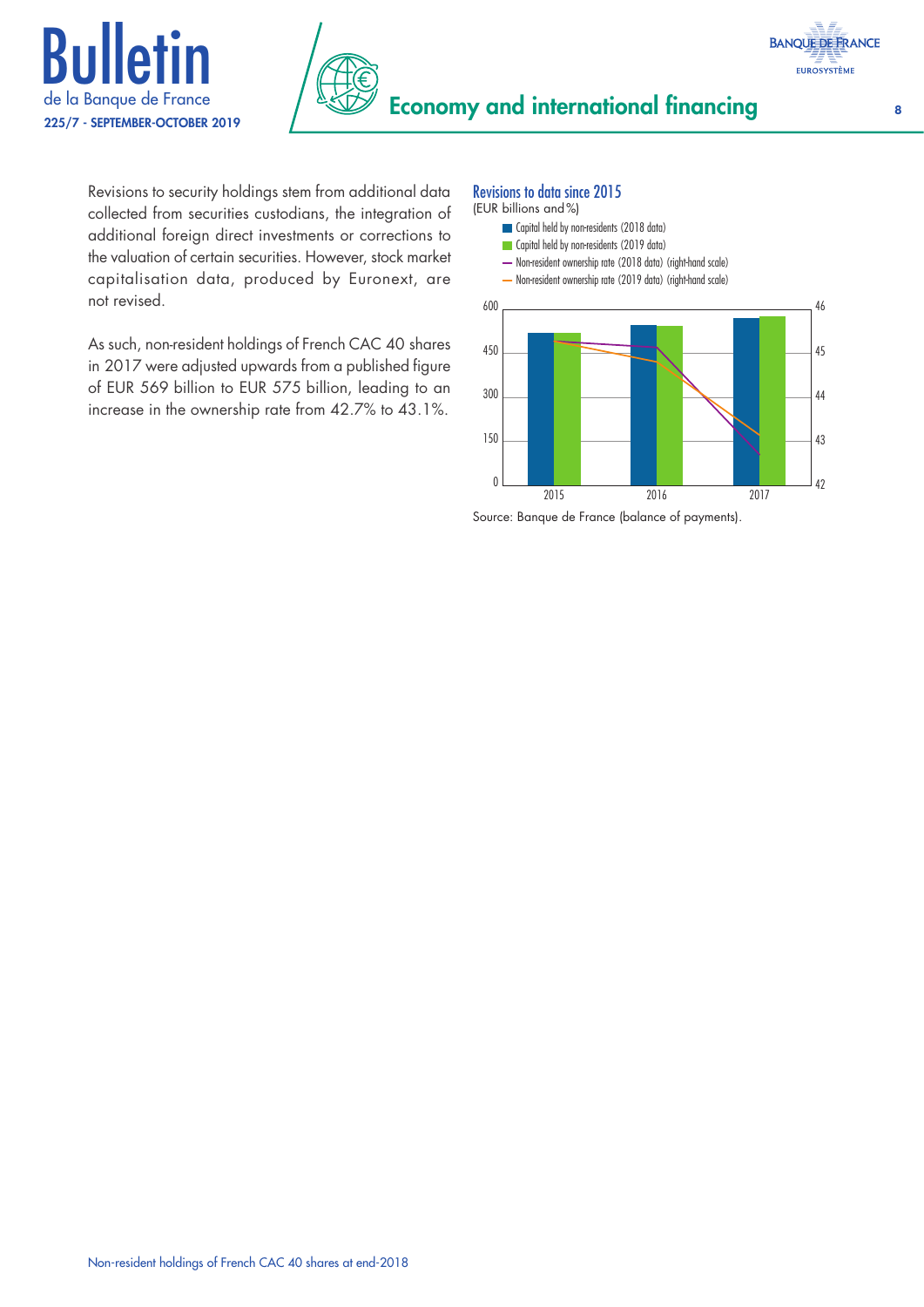



# **Appendix 2** Breakdown of flow/stock effects

The breakdown of flow/stock effects makes it possible to determine the change in the value of financial outstandings between two dates that is due to transactions carried out over the period, and the change that is due to existing stocks, i.e. variations in exchange rates and in the prices of assets.

The stock at end-2018 consists of the stock at end-2017 plus any transaction flows over 2018, to which are added fluctuations in stock market prices, any other adjustments and, in this case, changes in the composition of the CAC 40 index. Table Ta below quantifies these different elements in order to show how they affected the change in outstandings between 2017 and 2018.

The main symbols used in this appendix are as follows:

S*i*(i) Stock of French CAC 40 shares held by non-residents at the end of year *i*, estimated at market value at the end of year *j*.

#### Ta Non-resident ownership of French CAC 40 shares

#### (EUR billions)

C*i*<sup>(i)</sup> Market capitalisation of CAC 40 shares at the end of year *i*, estimated at market value at the end of year *j*.

CS*i*<sup>(i)</sup> Impact of the change in the composition of the CAC 40 over year *i* on the stock of shares held by non-residents, calculated at market value for year *j*.

CC<sup>*i*(i)</sup> Impact of the change in the composition of the CAC 40 over year *i* on the stock market capitalisation of the CAC 40 at market value for year *j*.

F<sub>R</sub>i<sup>(i)</sup> Net flow of purchases/sales of CAC 40 shares by French residents in year *i*, calculated at market value at the start of year *j*.

F<sub>NR</sub>i<sup>(i)</sup> Net flow of purchases/sales of CAC 40 shares by non-residents in year *i*, calculated at market value at the start of year *j*.

|                                                     | 2017 stock   | Change in the<br>composition of<br>the CAC index | Net non-<br>resident flows<br>in 2018 | <b>Adiustments</b> | 2018 stock              |
|-----------------------------------------------------|--------------|--------------------------------------------------|---------------------------------------|--------------------|-------------------------|
|                                                     | $S17^{(17)}$ | $= + CSI8(17)$                                   | $= + F_{N} 18^{(17)}$                 |                    | $=$ S18(17)             |
| Change in stock in 2018, excluding price variations | 575.0        | 14.4                                             | 5.0                                   |                    | 594.4                   |
|                                                     | $V$ S17(17)  | + V $CS18^{[17]}$                                | + $V_F_{N1P}$ 18(17)                  |                    | $= V S18(17)$           |
| Change in prices in 2018                            | $-29.6$      | 17                                               | $-9.8$                                |                    | $-37.7$                 |
|                                                     | $S17^{[18]}$ | $= + CSI8^{18}$                                  | $= + F_{N1} 18^{(18)}$                |                    | $=$ S18 <sup>(18)</sup> |
| Change in stock in 2018 including price variations  | 545.4        | 16.2                                             | $-4.8$                                | 0.0                | 556.8                   |

#### Tb Total market capitalisation of French CAC 40 companies

(EUR billions)

|                                                                       | 2017<br>capitalisation | Change in the<br>composition of<br>the CAC index | Net resident<br>flows in $2018$     | Net non-resident<br>flows in 2018 | 2018<br>capitalisation |
|-----------------------------------------------------------------------|------------------------|--------------------------------------------------|-------------------------------------|-----------------------------------|------------------------|
|                                                                       | $C17^{(17)}$           | $= + CCl8(17)$                                   | $= + FD18(17)$                      | $= + F_{NIR} 18^{(17)}$           | $= C18^{(17)}$         |
| Change in market capitalisation in 2018 excluding<br>price variations | 1.332.9                | 70.1                                             | 8.5                                 | 5.0                               | 1,416.4                |
|                                                                       | $V C17^{17}$           | V CC18 <sup>(17)</sup>                           | V F <sub>p</sub> 18 <sup>(17)</sup> | $V_F_{NR}18^{(17)}$               | $= V C18^{17}$         |
| Change in prices in 2018                                              | $-70.5$                | 8.0                                              | $-25.2$                             | $-9.8$                            | $-97.6$                |
|                                                                       | $C17^{[18]}$           | $= + CCl8[18]$                                   | $= + FD18(18)$                      | $= + F_{N} 18^{(18)}$             | $= C18^{(18)}$         |
| Change in market capitalisation in 2018 including price<br>variations | 1.262.3                | 78.1                                             | $-16.7$                             | $-4.8$                            | 1,318.8                |

**BANQUE DE FRANCE EUROSYSTÈME**